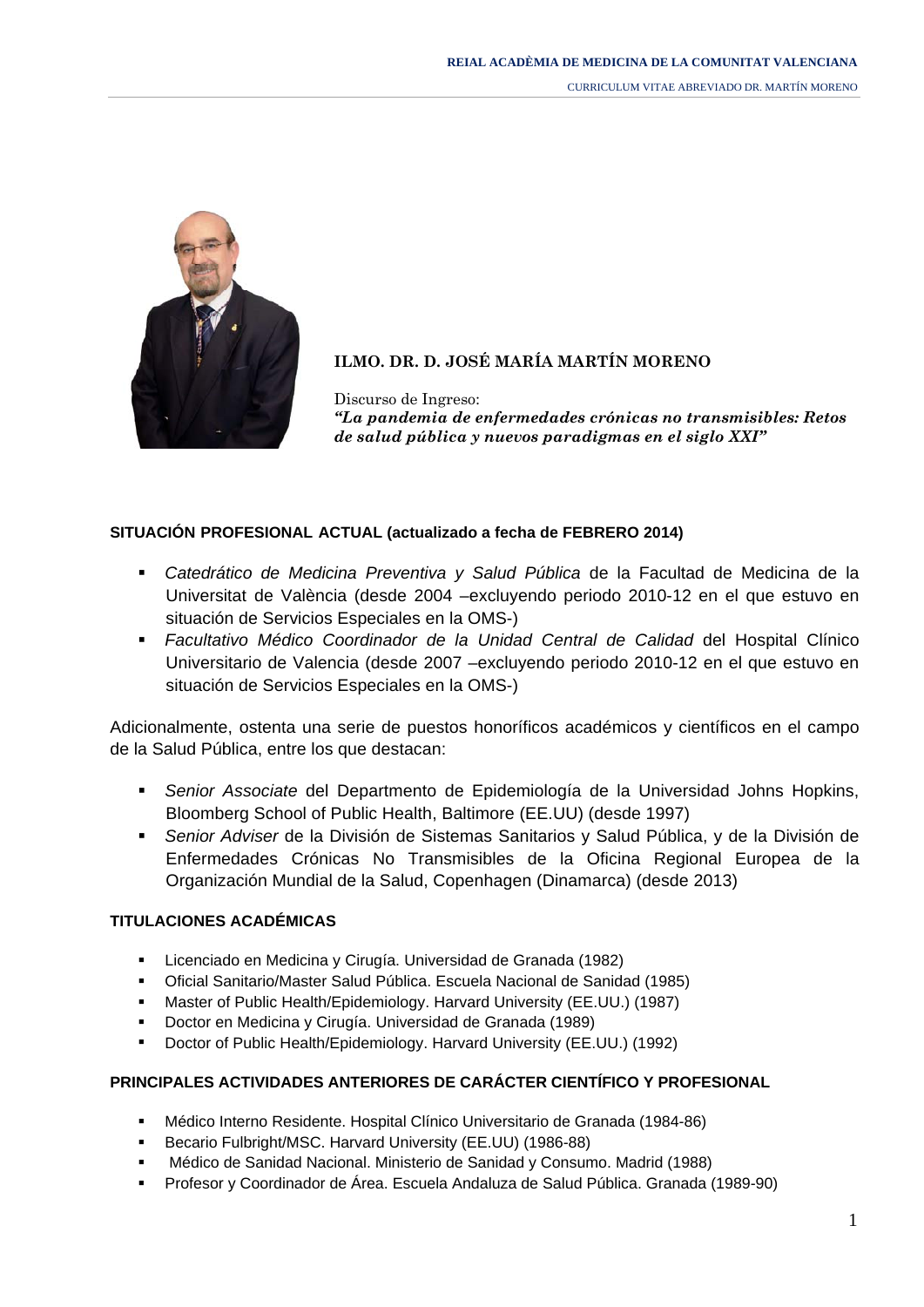- Profesor y Jefe de Departamento. Escuela Nacional de Sanidad. Instituto Salud Carlos III. Madrid (1991-94)
- Director del Centro Nacional de Epidemiología. Instituto de Salud Carlos III. Madrid (1994-95)
- Director de la Escuela Nacional de Sanidad. Instituto de Salud Carlos III. Madrid (1995-2000)
- Director de la Agencia de Evaluación de Tecnologías Sanitarias. Instituto de Salud Carlos III. Madrid (2000-02)
- Director General de Salud Pública. Ministerio de Sanidad y Consumo. Madrid (2002-04)
- Director de Gestión de Programas de Salud para Europa. Organización Mundial de la Salud-Región Europea. Copenhague-Dinamarca (2010-12)

## **SELECCIÓN DE ARTÍCULOS DE LOS QUE JM MARTIN MORENO ES AUTOR PRINCIPAL O COAUTOR EN REVISTAS CIENTÍFICAS: (listado no exhaustivo)**

- ESMO´s Global Cancer Task Force: promoting cancer and NCD control worldwide. Cancer Control 2014 (in press)
- Building Public Sector Capacity for Chronic Disease Prevention. Public Health Reviews 2014 (in press)
- Why do we choose to address Health 2020? (editorial). Public Health Reviews 2014 (in press)
- **Is The Physician's Behavior in Dyslipidemia Diagnosis in Accordance with Guidelines? Cross-**Sectional Escarval Study. PLoS ONE 2014 (in press)
- European Guide for Quality National Cancer Control Programmes. Brussels: European Commission; 2014 (in press)
- **Enhanced labelling on alcoholic drinks: reviewing the evidence to guide alcohol policy. Eur J Public** Health 2013, doi:10.1093/eurpub/ckt046
- Will austerity cuts dismantle the Spanish healthcare system?. BMJ 2013; 346:f2363. doi: 10.1136/bmj.f2363
- Erosion of universal health coverage in Spain. Lancet 2013; 382(9909):1977
- Cancer screening and health system resilience: Keys to protecting and bolstering preventive services during a financial crisis. Eur J Cancer 2012; 48:2212-8.
- The social nature of chronic noncommunicable diseases and how to tackle them through communication technology, training, and outreach. J Health Commun 2011; 16(Suppl 2):94-106.
- **Inefficient arterial hypertension control in patients with metabolic syndrome and its link to renin**angiotensin-aldosterone system polymorphisms. Hypertens Res 2011; 34:758-66.
- Valoración de la investigación que se realiza en los hospitales españoles. Rev Clin Esp 2011; 211:169-78.
- Quo vadis SANEPID? A cross-country analysis of public health reforms in 10 post-Soviet states. Health Policy 2011; 102:18-25.
- Long-term care of AIDS and non-communicable diseases. Lancet. 2011; 377:639-40.
- Mortalidad atribuible al consumo de tabaco en España en 2006. Med Clin (Barc) 2011; 136:97-102.
- The governments' doctors: the roles and responsibilities of chief medical officers in the European Union. Clin Med (Barc) 2010; 10:560-2.
- Chronic disease prevention and the New Public Health. Public Health Reviews 2010; 32:120-54.
- Rationale and methods of the cardiometabolic Valencian study (Escarval- Risk) for validation of risk scales in Mediterranean patients with hypertension, diabetes or dyslipidemia. BMC Public Health 2010; 10:717.
- Protecting health in hard times. BMJ 2010; 341:c5308. doi: 10.1136/bmj.c5308.
- The effects of the financial crisis on primary prevention of cancer. Eur J Cancer 2010; 46:2525-33.
- Association between AT C573T polymorphism and cardiovascular risk factors in myocardial infarction. Cardiovascular Pathology 2011; 20:156-61.
- Nosocomial rotavirus gastroenteritis in Spain. A multicenter prospective study. Pediatr Infec Dis J 2010; 29:23-7.
- Transforming research into action: A European Parliament report on palliative care. Eurohealth 2009;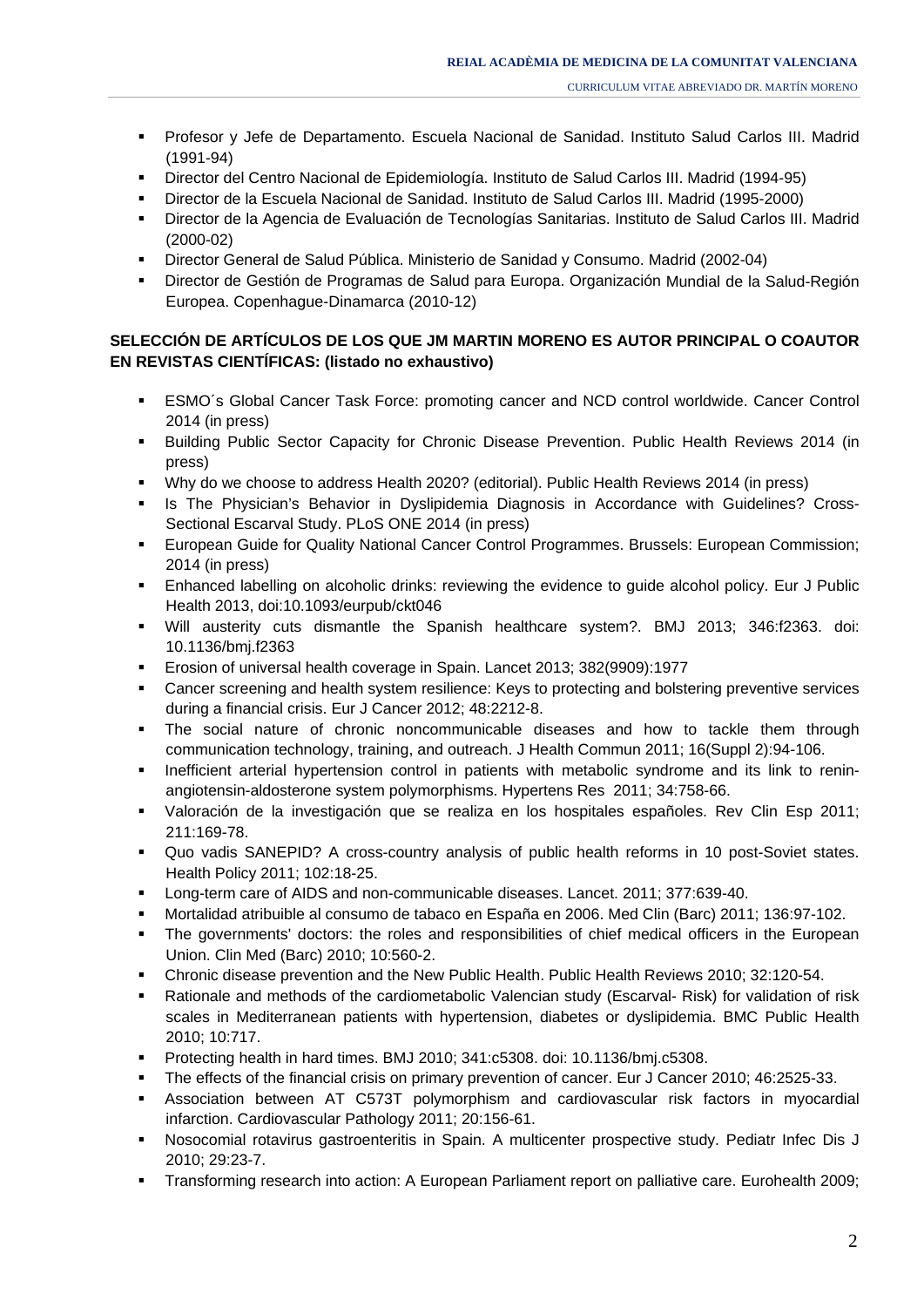15(2):23-25.

- Fat Intake Influences the Effect of the Hepatic Lipase C-514T Polymorphism on HDL-Cholesterol Levels in Children. Exp Biol Med 2009; 234:744-9.
- The National Health System in Spain: highs and lows of a decentralized system in constant flux. BMJ 2009; 338:b1170.
- Association between dietary and beverage consumption patterns in the SUN cohort study. Public Health Nutr 2009; 12:351-8.
- Bringing palliative care to the European agenda. European Journal of Palliative Care 2009; 16:57.
- Cancer causes and prevention: a condensed appraisal in Europe in 2008. Eur J Cancer 2008; 44:1390-1403.
- Making progress against cancer in Europe in 2008. Eur J Cancer 2008; 44:1451-56.
- Need for global action for cancer control. Ann Oncol 2008; 19:1519-21.
- Classical cardiovascular risk factors according to fasting plasma glucose levels. Eur J Intern Med 2008; 19: 209-13.
- Socio-economic cost and health-related quality of life of burn victims in Spain. Burns 2008; 34:975- 81.
- Classical cardiovascular risk factors according to fasting plasma glucose levels. Eur J Intern Med 2008; 19(3):209-13.
- The importance of being... quality. Building Quality in Health Care. 2007;1:9-11.
- Valoración de la ingesta dietética a nivel poblacional mediante cuestionarios individuales: Sombras y luces metodológicas. Rev Esp Salud Pública 2007; 81:507-18.
- Are we really seeing the total costs of surgical site infections? A Spanish study. Wound Repair Regen 2007; 15:474-81.
- Toenail cerium levels and risk of a first acute myocardial infarction: the EURAMIC and heavy metals study. Chemosphere 2006; 64:112-20
- Tobacco: deadly in any form or disguise. Lancet 2006; 367:1710-12.
- Cholesterol and saturated fat intake determine the effect of polymorphisms at ABCG5/ABCG8 genes on lipid levels in children. Genet Med 2006; 8:594-99.
- Saturated fat in the diet of Spanish children: relationship with anthropometric, alimentary, nutritional and lipid profiles. Pub Health Nut 2006; 9:429-35.
- Acute Health problems among subjects involved in the cleanup operation following the Prestige oil spill in Asturias and Cantabria (Spain). Environ Res 2005; 99:413-24.
- Low toenail chromium and increased risk of myocardial infarction. Am J Epidemiol 2005; 162:157-64.
- Curbing tobacco's toll starts with the professionals: World No Tobacco Day. Lancet 2005; 365:1990- 2.
- SARS: Solución mediante Acciones y Respuestas Sensatas. Med Clin (Barc) 2004; 123:661-3.
- Estado de salud y capacidad funcional de la población que vive en residencias de mayores en Madrid. Gac Sanit 2004; 18:268-74.
- Sobre los estudios longitudinales en epidemiologia. Rev Esp Salud Pub 2004; 78:135-40.
- Atención primaria y salud pública: la oportunidad para superar el desencuentro. Rev Esp Salud Pub 2004; 78:1-3.
- Desafíos para la salud pública en el actual entorno europeo y globalizado: a propósito del incidente del buque 'Aurora'. Med Prev 2003; 9:25-30.
- Recent transmission of tuberculosis in Madrid: application of capture- recapture analysis to conventional and molecular epidemiology. Int J Epidemiol 2003; 32:763-69.
- Myocardial infarction risk in relation to zinc concentration in toenails. Br J Nut 2003; 89:673-78.
- Spanish children's diet: compliance with nutrient and food intake guidelines. Eur J Clin Nut 2003; 57:930-9.
- Food sources of nutrients in the diet of Spanish children: the Four Provinces Study. Br J Nut 2003; 89:105-14.
- European Code Against Cancer and scientific justification: third version (2003). Ann Oncol 2003; 14:973-1005.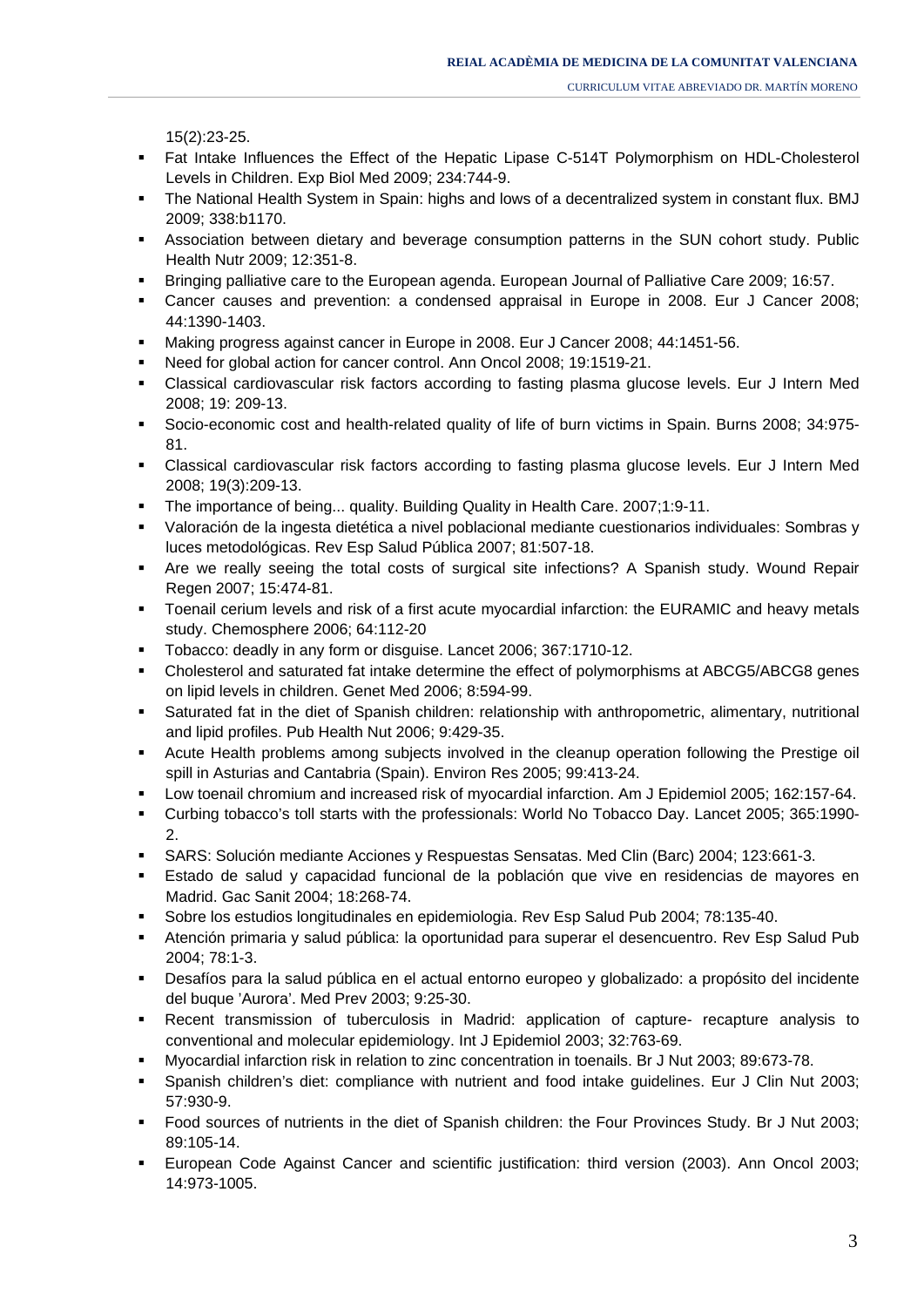- Consumption of bakery products, sweetened soft drinks and yogurt among children aged 6-7 years: association with nutrient intake and overall diet quality. Br J Nut 2003; 89:419-29.
- Variedad y diversidad de la dieta de niños españoles. Estudio de 4 Provincias. Med Clin (Barc) 2003; 120:167-71.
- Martin-Moreno JM. Avances tecnológicos y humanización de la asistencia sanitaria: Reflexiones y propuestas. Rev Med 2003; 29:84-89.
- El Código Europeo contra el Cancer, tercera revisión (2003): Insistiendo y avanzando en la prevención del cáncer (editorial). Rev Esp Salud Pub 2003; 77:673-79.
- Considerations in defining evidence for public health. Int J Technol Assess Health Care 2003; 19:559-73.
- Greater dietary variety is associated with better biochemical nutritional status in Spanish children: The Four Provinces Study. Nutr Metab Cardiovasc Dis 2003; 13:357-64.
- From community action to policy impact: The case of silicone breast implants. Euro Health 2002; 8:19-20.
- Dietary patterns among children aged 6-7 years in four Spanish cities with widely differing cardiovascular mortality. Eur J Clin Nut 2002; 56:141-48.
- Chronic disease, functional status, and self-ascribed causes of disabilities among noninstitutionalized older people in Spain. J Gerontol A Biol Sci Med Sci 2002; 57:716-21.
- Mediterranean diet and reduction in the risk of a first acute myocardial infarction: an operational healthy dietary score. Eur J Clin Nut 2002; 41:153-60.
- Mercury, fish oils, and the risk of myocardial infarction. N Engl J Med 2002; 347:1747-54.
- Association between toenail scandium levels and risk of acute myocardial infarction in European men: the EURAMIC and Heavy Metals Study. Tox Ind Health 2002; 18:353-60.
- Mediterranean diet and reduction in the risk of a first acute myocardial infarction: an operational healthy dietary score. Eur J Nut 2002; 41:153-60.
- Licopeno y salud: A propósito del tomate y de algunas de las virtudes del gazpacho, del 'pa amb tomàquet' y de otros productos de nuestra gastronomía. Alimentación, Nutrición y Salud 2002; 9:17- 26.
- **Health technology assessment in policy and practice. Int J Technology Assessment in Health Care** 2002; 18: 447-55.
- Medio ambiente y salud: perspectivas desde la gestión de Salud Pública (editorial). Rev Salud Amb 2002; 2:57-62.
- Clinical assay of N-duopropenide alcohol solution on hand application in newborn and pediatric intensive care units: control of an outbreak of multiresistant Klebsiella pneumoniae in a newborn intensive care unit with this measure. Am J Infect Control 2001; 29:162-7.
- The rating of public health research: a complex but necessary exercise (editorial). J Epidemiol Biotatistics 2001; 6:415-6.
- Planteamiento general y reflexiones acerca de la determinación de prioridades en investigación. Rev Esp Geriatr Gerontol. 2001; 36 (supl.3):4-6.
- Ingesta dietética en niños de cuatro provincias españolas: comparación con las recomendaciones alimentarias y nutricionales. Gac Sanit 2001; 15:67.
- Characteristics of smokers' attitudes towards stopping. Eur J Public Health 2000; 10:5-14.
- Training and professionalisation in Public Health: Is it really needed? (editorial). Internet J Pub Health Education 2000; 2:A1-A6.
- The role of olive oil in lowering cancer risk: is this real gold or simply pinchbeck? J Epidemiol Community Health. 2000; 54:726-7.
- Telematics in the area of Public Health. Internet J Pub Health Education 2000; 2:C35-C51.
- ¿Hacia una Salud Publica Basada en la Evidencia?. Med Clin (Barc) 1999; 112:106-10.
- Determinants of self assessed health among Spanish older people living at home. J Epidemiol Community Health 1999; 53:412-6.
- Encuestas alimentarias en los niños españoles de edad escolar: Análisis del periodo 1984-1994. Med Clin (Barc) 1999; 112:368-74.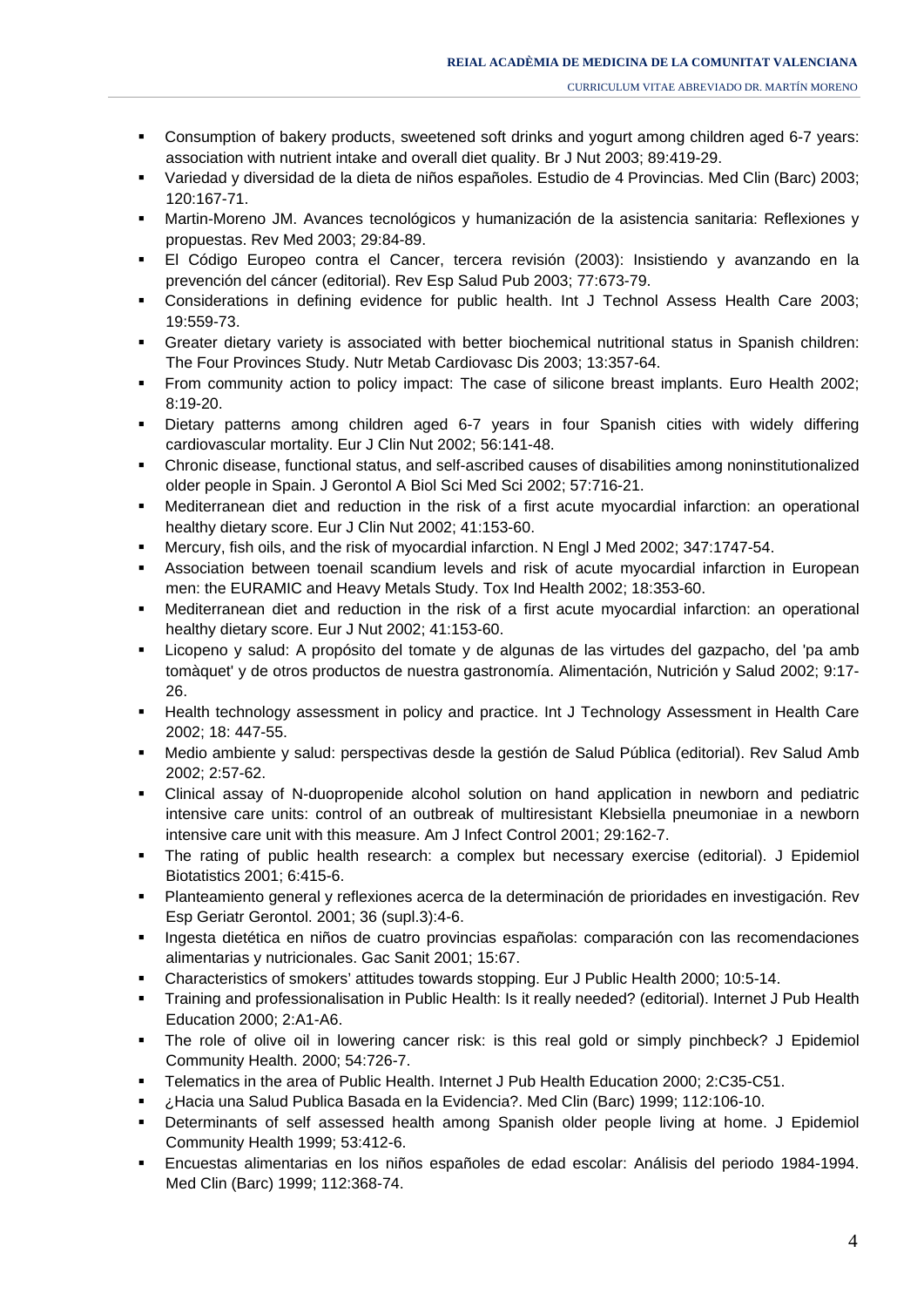- Determinants of p,p-dichlorodiphenyldichloroethane (DDE) concentration in adipose tissue in women from five European cities. Arch Environ Health 1999; 54:277-83.
- Adipose tissue omega-3 and omega-6 fatty acid content and breast cancer in the EURAMIC study. European Community Multicenter Study on Antioxidants, Myocardial Infarction, and Breast Cancer. Am J Epidemiol 1998; 147:342-52.
- Prevalence of urinary incontinence among Spanish older people living at home. Eur Urol 1998; 34:333-8.
- Tissue stores of individual monounsaturated fatty acids and breastcancer: The EURAMIC study. Am J Clin Nut 1998; 68:134-41.
- Differences between plama and adipose tissue biomarkers of carotenoids and tocopherols. Cancer Epidemiol Biomarkers Prev 1998; 7:1043-8.
- Tendencia de la mortalidad atribuible al tabaquismo en España, 1978-1992: 600.000 muertes en 15 años. Med Clin (Barc) 1997; 109:577-82.
- DDT (dicophane) and postmenopausal breast cancer in Europe: case-control study. BMJ. 1997; 315:81-5.
- Adipose fatty acids and cancers of the breast, prostate and colon: an ecological study. Int J Cancer 1997; 72:587-91.
- Cultural and linguistic validation of questionnaires for use in international studies: the nine-item BPHspecific quality-of-life scale. Eur Urology 1997; 32:50-2.
- Antioxidants in adipose tissue and myocardial infarction in a Mediterranean area. The EURAMIC study in Málaga. Nutr Metab Cardiovasc Dis 1997; 7:376-82.
- Determination of p,p'-DDE and PCBs in adipose tissues using High-Performance Liquid Chromatography coupled on-line to capillary GC -The EURAMIC Study-. HRC-J High Res Chrom 1997; 20:138-42.
- A graphical display useful for meta-analysis. Eur J Pub Health 1997 7:101-5.
- Association between toenails, selenium and risk of acute myocardial infarction in European men: The EURAMIC Study. Am J Epidemiol 1997; 145:373-9.
- Lycopene and myocardial infarction risk in the EURAMIC Study. Am J Epidemiol 1997; 146:618-26.
- Adipose tissue trans-fatty acids and breast cancer in the European Community Multicenter Study on Antioxidants, Myocardial Infarction and Breast Cancer. Cancer Epidemiol Biomarkers Prev 1997; 6:705-10.
- Effects of enalapril on left ventricular function and exercise performance after a first acute myocardial infarction. Int J Cardiol 1997; 59:257-65.
- Correlation of I-PSS and BPH-related quality of life scales. J Urol 1997; 57:427.
- Drug and alcohol use in Spain: consumption habits, attitudes and opinions. Pub Health 1997; 111:277-84.
- Alcohol intake and risk of breast cancer: the Euramic study. Neoplasma 1997; 44:150-6.
- Thyroid hormones and selenium status in breast cancer. Nutr Cancer 1997; 27:48-52.
- Tissue antioxidants and postmenopausal breast cancer: the European Community Multicentre Study on Antioxidants, Myocardial Infarction and Cancer of the Breast (EURAMIC). Cancer Epidemiol Biomarkers Prev 1996; 5:441-7.
- Adipose tissue isometric trans-fatty acids and risk of myocardial infarction in nine countries: the EURAMIC study. Lancet 1995; 345: 273-8.
- **European School of Oncology Advisory Report to the European Commission for the Europe Against** Cancer Programme European Code Against Cancer. Eur J Cancer 1995; 31A:1395-405.
- Association between beta-carotene and acute myocardial infarction depends on polyunsaturated fatty acid status: the EURAMIC Study. Arterioscler Thromb Vasc Biol 1995; 15:726-32.
- Dietary fat, olive oil intake and breast cancer risk. Int J Cancer. 1994; 58:774-80.
- Antioxidantes en tejido adiposo y riesgo de infarto de miocardio: el estudio EURAMIC. Lancet (ed. española) 1994; 24:241-7.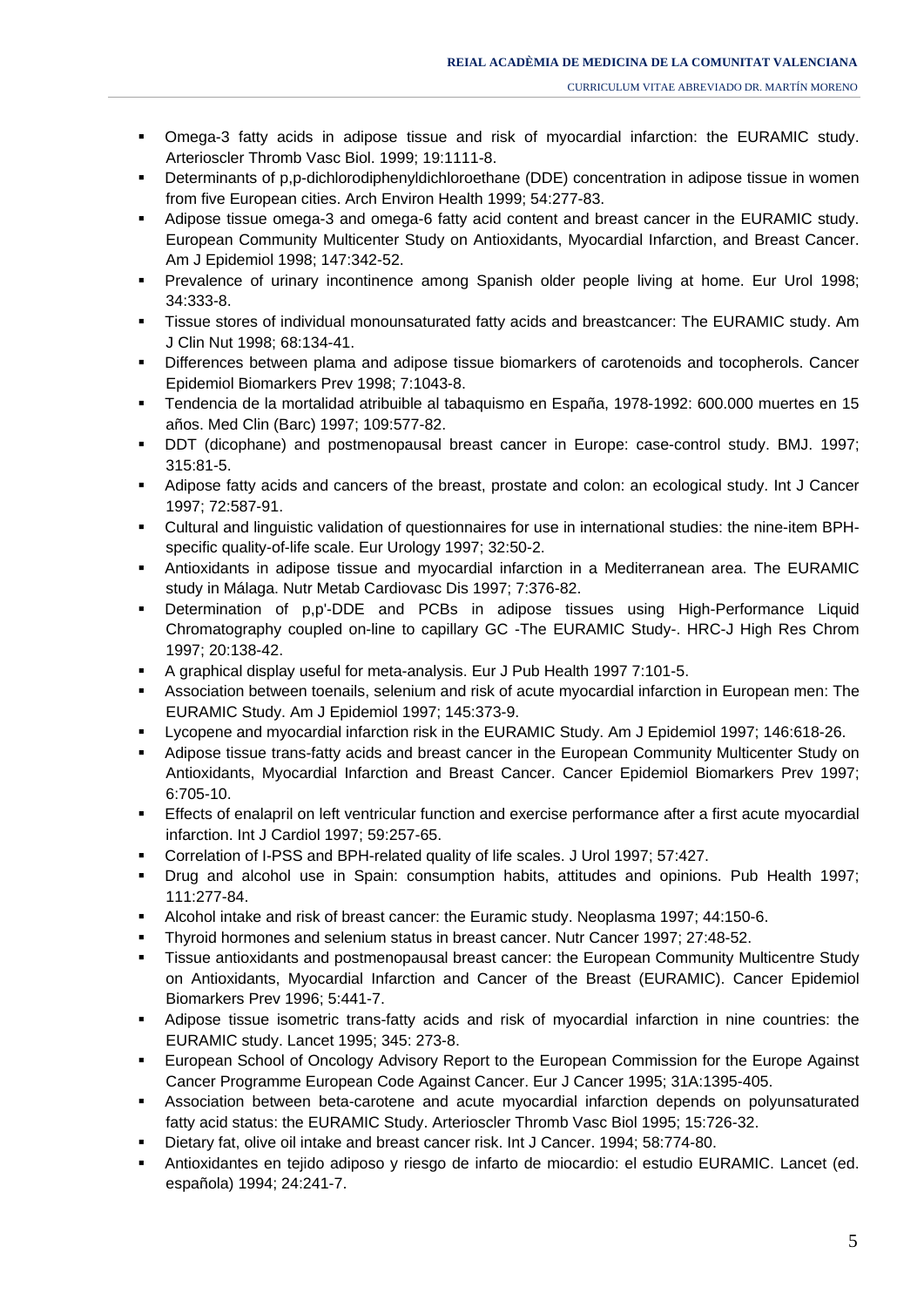- Potential impact of population and individual cholesterolemia control strategies in Spain. CVD Epidemiol Newsletter 1994; 49:171.
- Meta-análisis: su importancia en la toma de decisiones clínicas en cardiología. Rev Esp Cardiol 1994; 47:509-17.
- Antioxidants in adipose tissue and risk of myocardial infarction (letter). Lancet 1994; 343:595-6.
- Proyección del impacto del hábito tabáquico sobre la salud de la población española y de los beneficios potenciales de su control. Med Clin (Barc) 1993; 101:644-9.
- Consumo de pescado y mortalidad coronaria en al población general: Meta-análisis de estudios de cohorte. Gac Sanit 1993; 7:228-36.
- Antioxidants in adipose tissue and risk of myocardial infarction: the EURAMIC Study. Lancet 1993; 342:1379-84.
- EURAMIC Study: antioxidants, myocardial infarction and breast cancer: Design and main hypotheses. Eur J Clin Nutr 1993; 47(supl 2):s64-s72.
- Adjustment for total caloric intake in nutritional studies: an epidemiological perspective. Eur J Clin Nutr 1993; 47(supl 2):s51-s52.
- Development and validation of a food frequency questionnaire in Spain. Int J Epidemiol 1993; 22:512-9.
- Alcoholic beverage consumption and risk of breast cancer in Spain. Cancer Causes Control 1993; 4:345-53.
- Geographic variation of secular trends of breast cancer mortality in Spain. Neoplasma 1993; 40:63-8.
- Oral contraceptives and cancer of the cervix uteri: a meta-analysis. Acta Obstet Gynecol Scand 1992; 71:368-76.
- Serum alpha-tocopherol in relation to subsequent colorectal cancer: pooled data from five cohorts. J Nat Cancer Inst 1992; 84:430-5.
- Coronary heart disease mortality trends in Spain. Int J Epidemiol 1990; 19:761-2.
- Análisis de decisiones clínicas. Med Clin (Barc) 1990; 94:348-54.
- Muertes atribuibles a consumo de tabaco en España. Med Clin (Barc) 1989; 92:15-8.
- Odd Man Out: A graphical approach to Meta-analysis. Am J Public Health 1988; 78:961-6.

### **LIBROS E INFORMES CIENTÍFICOS SELECCIONADOS (listado no exhaustivo)**

- Wismar M, Martin-Moreno JM. Intersectoral working. En: Rechel B and McKee M, eds. Facets of public health (forthcoming). Copenhagen: World Health Organization, on behalf of the European Observatory on Health Systems and Policies; 2014.
- Jakubowski E, Donaldson L and Martin-Moreno JM (2013). Developing public health leadership. En: Rechel B and McKee M, eds. Facets of public health (forthcoming). Copenhagen, World Health Organization, on behalf of the European Observatory on Health Systems and Policies; 2014.
- Martin-Moreno JM, Albreht T, Rados S, editors. Boosting innovation and cooperation in European Cancer Control: Key findings from the European Partnership for Action Against Cancer. Ljubljana (Slovenia): National Institute of Public Health of the Republic of Slovenia and World Health Organization on behalf of the European Observatory on Health Systems and Policies; 2013. Disponible en: http://www.epaac.eu/images/OF\_Ljubljana/Cancer\_book\_web\_version.pdf
- Cabasés J, Martín-Moreno JM, Uguet G. Sanidad 2020, un futuro incierto. Madrid: Editorial Círculo de la Sanidad; 2013.
- Martín-Moreno JM. El marco de la Unión Europea y su influencia actual y potencial en nuestro Sistema Nacional de Salud. En: Cabasés J, Martín-Moreno JM, Uguet G. Sanidad 2020, un futuro incierto. Madrid: Editorial Círculo de la Sanidad; 2013.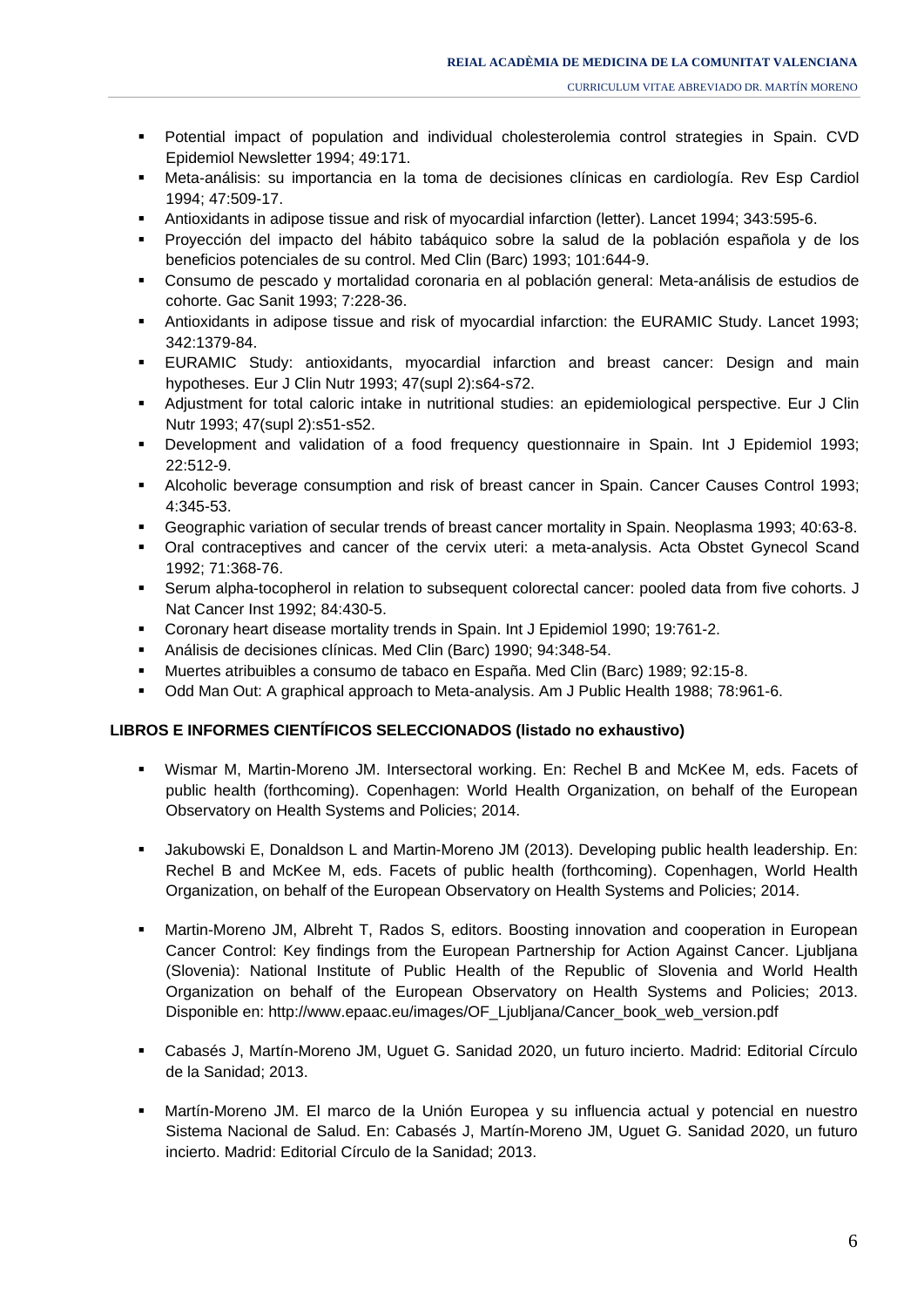- Anttila A; Martin-Moreno JM. Cancer screening. En: J. Mackenbach and M. McKee eds. Successes and failures of health policy in Europe over four decades Diverging trends, converging challenges. Buckingham: McGraw-Hill; 2012. p. 164-176.
- Duran A, Kutzin J, Martin-Moreno JM, Travis P. Understanding health systems: scope, functions and objectives. En: J. Figueras and M. McKee editors. Health Systems, Health, Wealth and Societal Well-being. Berkshire: McGraw-Hill; 2012. p. 19-36. Disponible en: http://www.euro.who.int/\_\_data/assets/pdf\_file/0007/164383/e96159.pdf
- Maier C, Palm W, Martin-Moreno JM, Mircheva D and Haralanova M. The reform of public health and the role of the sanitary-epidemiological services (sanepid) in the newly independent states. Meeting report, Bishkek, Kyrgyzstan, 10–12 November 2008. Copenhagen, WHO Regional Office for Europe; 2009.
- Martin-Moreno JM, Harris M, García-López E, Gorgojo L. Fighting Against Cancer Today: A policy summary. Brussels: European Observatory on Health Systems and Policies; 2009. Disponible en: http://www.euro.who.int/ data/assets/pdf file/0010/124867/e94392.pdf
- Atun R, Ogawa T, Martin-Moreno JM. Analysis of national Cancer Control. Programmes in Europe. London: Imperial College London; 2009. Disponible en: http://www.uv.es/jomarmo6/Home.html
- Martin-Moreno JM, Garcia Lopez EM, Ballesteros Garcia I, Harris M, Gorgojo Jimenez L. Sistemas sanitarios en Europa y análisis comparativo de criterios de accesibilidad a diagnósticos y tratamientos innovadores en Oncología [European health systems and comparative analysis of criteria to access innovative treatments and diagnostic procedures in Oncology]. Madrid: Instituto de Estudios Médico Científicos; 2009
- Martin-Moreno JM, Magnusson G. The causes of cancer and policies for prevention. En: Coleman MP, Alexe DM, Albreht T, eds. Responding to the challenge of cancer in Europe. Ljubljana: Institue of Public Health of the Republic of Slovenia; 2008. p. 41-68.
- Albreht T, McKee M, Alexe DM, Coleman MP, Martin-Moreno JM. Making progress against cancer. En: Coleman MP, Alexe DM, Albreht T, eds. Responding to the challenge of cancer in Europe. Ljubljana: Institue of Public Health of the Republic of Slovenia; 2008. p. 315-27.
- Martin-Moreno JM, Gorgojo L. Efectos saludables de la dieta mediterranea en general y los frutos secos en particular. En: Guillen JV, Bueno F, Hernández E eds. Los frutos secos en la Comunidad Valenciana. Valencia: Fundación Valenciana de Estudios Avanzados; 2009. pp. 21-41.
- Martin-Moreno JM, Gorgojo L. La actividad física como instrumento de salud pública. En: Grisolia S, Bueno Cañigral F eds. Ejercicio físico y salud. Valencia: Fundación Valenciana de Estudios Avanzados 2008; p. 61-81.
- Martin-Moreno JM, Harris M, Gorgojo L, Clark D, Normand C, Centeno C. Palliative Care in the European Union. Brussels: European Parliament, Policy Department, Economic and Scientific Policy; 2008 (Ref. PE 404.899). Disponible en: www.europarl.europa.eu/activities/committees/studies/download.do?file=21421
- Cueto Espinar A, López Gonzalez ML, Lana Pérez A, Martin-Moreno JM. Estrategias de prevención y control del cáncer. En: Sierra López A et al; eds. Medicina Preventiva y Salud Pública. 11th ed. Barcelona: Elsevier-Masson Ed.; 2008. p. 852-863.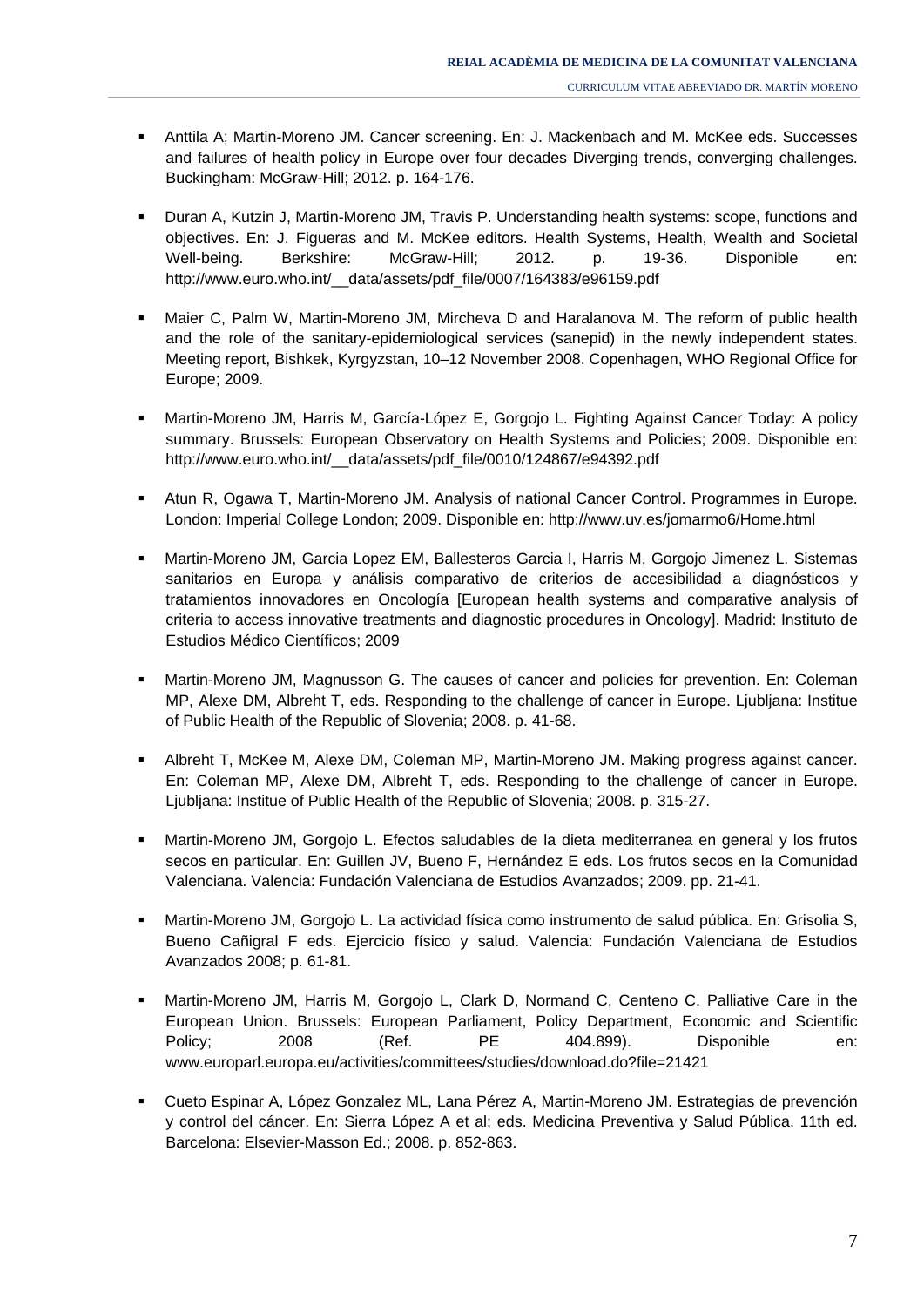- Martin-Moreno JM, Alfonso Sánchez JL, González Enriquez J, Gorgojo L. Sistema Sanitario Español. En: Sierra López A et al; eds. Medicina Preventiva y Salud Pública. 11th ed. Barcelona: Elsevier-Masson Ed.; 2008. p. 1252-1256.
- Martin-Moreno JM, Alfonso Sánchez JL, Novell Fernández A. Financiación de los sistemas de salud. Análisis en el sistema de salud español. En: Sierra López A et al; eds. Medicina Preventiva y Salud Pública. 11th ed. Barcelona: Elsevier-Masson Ed.: 2008. p. 1257-1264.
- Martin-Moreno JM, Montánchez M, Guillén Solvas JF, Alfonso Sánchez JL. Organización y gestión de los hospitales. En: Sierra López A et al; eds. Medicina Preventiva y Salud Pública. 11th ed. Barcelona: Elsevier-Masson Ed.; 2008. p. 1281-1288.
- Martin-Moreno JM, Bueno Cañigral F, Alfonso Sánchez JL. Salud Pública en situaciones de emergencia. En: Sierra López A et al; eds. Medicina Preventiva y Salud Pública. 11th ed. Barcelona: Elsevier-Masson Ed.; 2008. p. 1345-1351.
- Martin-Moreno JM, Gorgojo L. Epidemiología del cáncer en España. En: J. Del Rey Calero, Gil de Miguel A, Herruzo R, Rodríguez-Artalejo F, eds. Fundamentos de la epidemiología. Madrid: Editorial Universitaria Ramón Areces; 2007. p. 327-53.
- Gorgojo L, Martin-Moreno JM. Evaluación de la dieta. En: MA Royo. ed. Nutrición en Salud Pública. Madrid: ENS – Instituto de Salud Carlos III; 2007. p. 235-59.
- Martin-Moreno JM, Gorgojo L. Las pandemias de gripe. Situación epidemiológica mundial y retos inmediatos. En: S. Grisolia ed. La gripe aviaria: Un reto de Salud Pública. Cuenca: Universidad Castilla-La Mancha; 2006.
- Martin-Moreno JM, Gorgojo L. Cuestionario de frecuencia de consumo alimentario. En: LL. Serra Majem, Aranceta Bartrina J , eds. Nutrición y Salud Pública: Métodos, bases científicas y aplicaciones. 2ª ed. Barcelona: Masson; 2006. p.178-183.
- Martin-Moreno JM, Gorgojo L. Evaluación de la ingesta alimentaria. En: S. Salvador-Carulla, A. Cano-Sánchez, JR Cabo-Soler, eds. Longevidad. Tratado integral sobre la salud en la segunda mitad de la vida. Madrid: Editorial Médica Panamericana; 2004. p. 585-590.
- Martin-Moreno JM, Gorgojo L. Errores en los hábitos alimentarios. En: S. Salvador-Carulla, A. Cano-Sánchez, JR Cabo-Soler, eds. Longevidad. Tratado integral sobre la salud en la segunda mitad de la vida. Madrid: Editorial Médica Panamericana; 2004. p. 590-591.
- Martin-Moreno JM. Salud y Sociedad. Anuario del Medicamento y la Farmacia 2004. Madrid: Contenidos e Información de Salud S.L.; 2004. p. 22-24.
- Royo Bordonada MA, Gorgojo L, Martin-Moreno JM, Garcés C, Rodríguez Artalejo F, Macías A, Mangas A, Rubio R, del Barrio JL. Alimentación y nutrición en el Estudio Cuatro Provincias. En: M. De Oya, C Garcés, eds. Enfermedades cardiovasculares. Nutrición, genética y clínica. Madrid: Drug Farma S.L.; 2003. p. 67-79.
- Gorgojo L, Martin-Moreno JM. Control de factores de confusión en epidemiología nutricional: a propósito del ajuste de la ingesta calórica. En: M. De Oya, C Garcés, eds. Enfermedades cardiovasculares. Nutrición, genética y clínica. Madrid: Drug Farma S.L.; 2003. p. 83-90.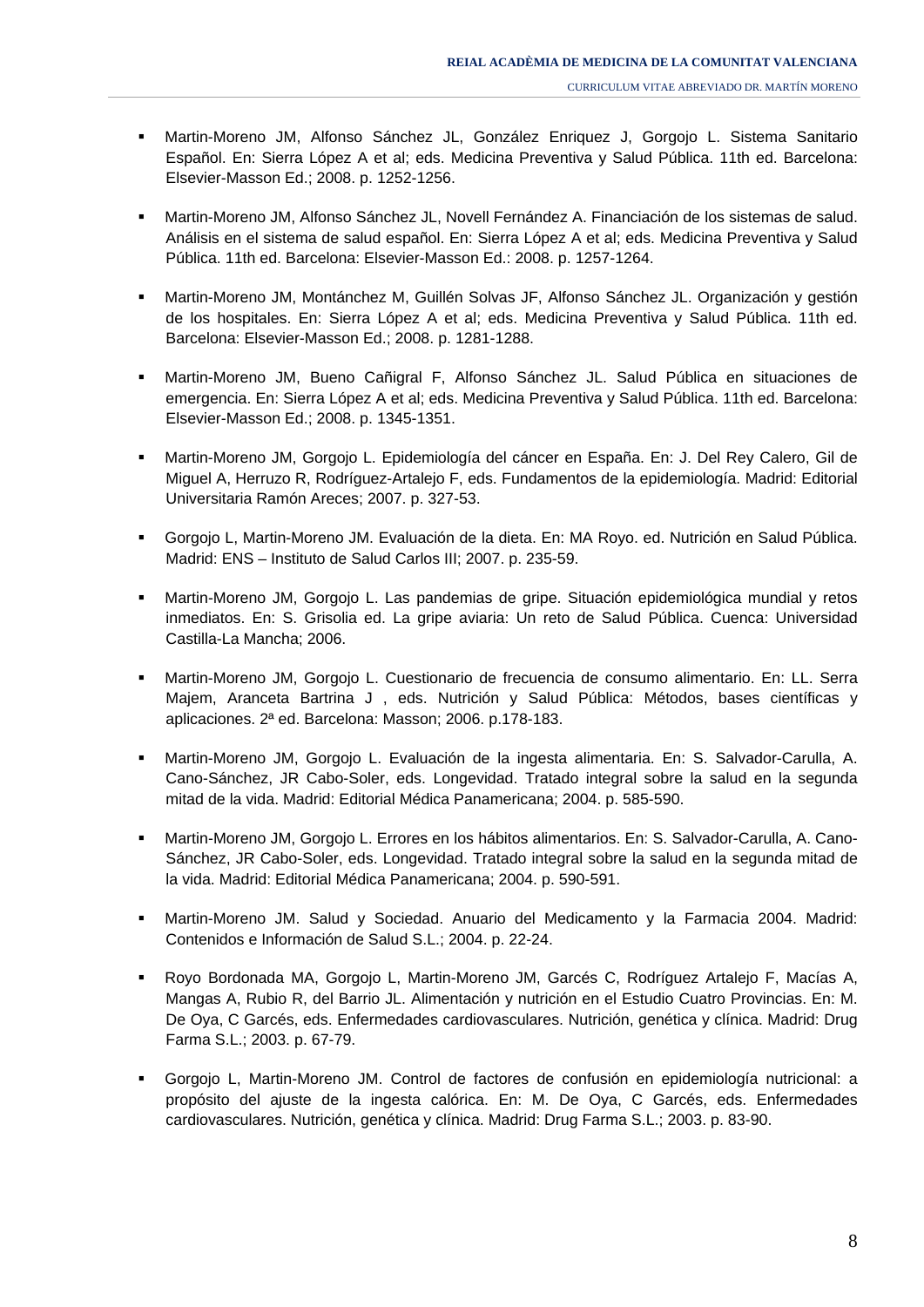- Royo Bordonada MA, Martin-Moreno JM. Estudios experimentales. En: J Damián y Royo MA, eds. Manual de Método Epidemiológico. Madrid: ENS Publicaciones-Instituto Salud Carlos III; 2003. p.157-176.
- Martin-Moreno JM. La salud pública como eje del bienestar de la sociedad. Anuario del Medicamento y la Farmacia 2003. Madrid: Contenidos e Información de Salud S.L.; 2003. p. 22-24.
- Martin-Moreno JM. Presentación. Libro Blanco sobre Hipoacuasia: Detección precoz de la Hipoacusia en recién nacidos. J. Marco y S. Matéu eds. Madrid: Ministerio de Sanidad y Consumo; 2003.
- Martin-Moreno JM. Consideraciones acerca de la gestión de crisis en Salud
- Pública (conferencia inaugural). En: Libro de Ponencias y Comunicaciones: cultivando el talento. Murcia: XII Congreso Nacional Soc. Esp. Med. Prev., Salud Pública e Higiene; 2003. p.11-15.
- Martin-Moreno JM. Las escuelas como organizaciones saludables. En: M. Lorenzo Delgado ed. Organización Escolar Diferencial: Modelos y estrategias. Granada: Grupo Editorial Universitario; 2003. p. 13-24.

## **PREMIOS Y DISTINCIONES CIENTÍFICAS (listado no exhaustivo)**

- *PREMIO EXTRAORDINARIO DE LICENCIATURA*. Universidad de Granada. Facultad de Medicina. 25 de Febrero de 1983.
- *PREMIO NACIONAL DE TERMINACION DE ESTUDIOS DE MEDICINA* (Premio Nacional Fin de Carrera). 29 de Marzo de 1983.
- *HARVARD UNIVERSITY OUTSTANDING TEACHING ASSISTANT OF THE YEAR*. Título otorgado tras haber ejercido como 'Teaching Assistant' por los Departamentos de Epidemiología y de Bioestadística de 'Harvard School of Public Health', durante el curso académico 1987-1988. El galardón, concedido por votación y concurso de méritos, se concede anualmente a un único docente de la Facultad. Harvard University. Boston, Mass (EE.UU.). Junio 1988.
- *PRIMER PREMIO MODALIDAD TRABAJO DE INVESTIGACIÓN DENTRO DE LOS 'PREMIOS DE ANDALUCIA DE ECONOMÍA Y HACIENDA AUTONÓMICA 1991'*, por el trabajo titulado 'Modelos de investigación operativa para distribución de recursos en planificación sanitaria'. Consejería de Economía y Hacienda Junta de Andalucía. Sevilla, 1992.
- *PREMIO A LA MEJOR TRAYECTORIA INVESTIGADORA SOBRE ALIMENTACION, NUTRICION Y SALUD*. (IV Edición). Instituto Danone. Madrid, 1997.
- *INSIGNIA DE ORO DE LA FUNDACIÓN CAJA RURAL DE SORIA POR LA LABOR REALIZADA EN EPIDEMIOLOGIA, NUTRICIÓN Y SALUD PÚBLICA*. Soria, 1997.
- *MEDALLA DE HONOR DE LA ORGANIZACIÓN COLEGIAL VETERINARIA*. Consejo General de Colegios Veterinarios. Madrid, 1999.
- *PREMIO DE RECONOCIMIENTO POR LA LABOR REALIZADA DEL COLEGIO DE FARMACEUTICOS DE MADRID*. Colegio Farmacéutico de Madrid. Madrid, 2001.